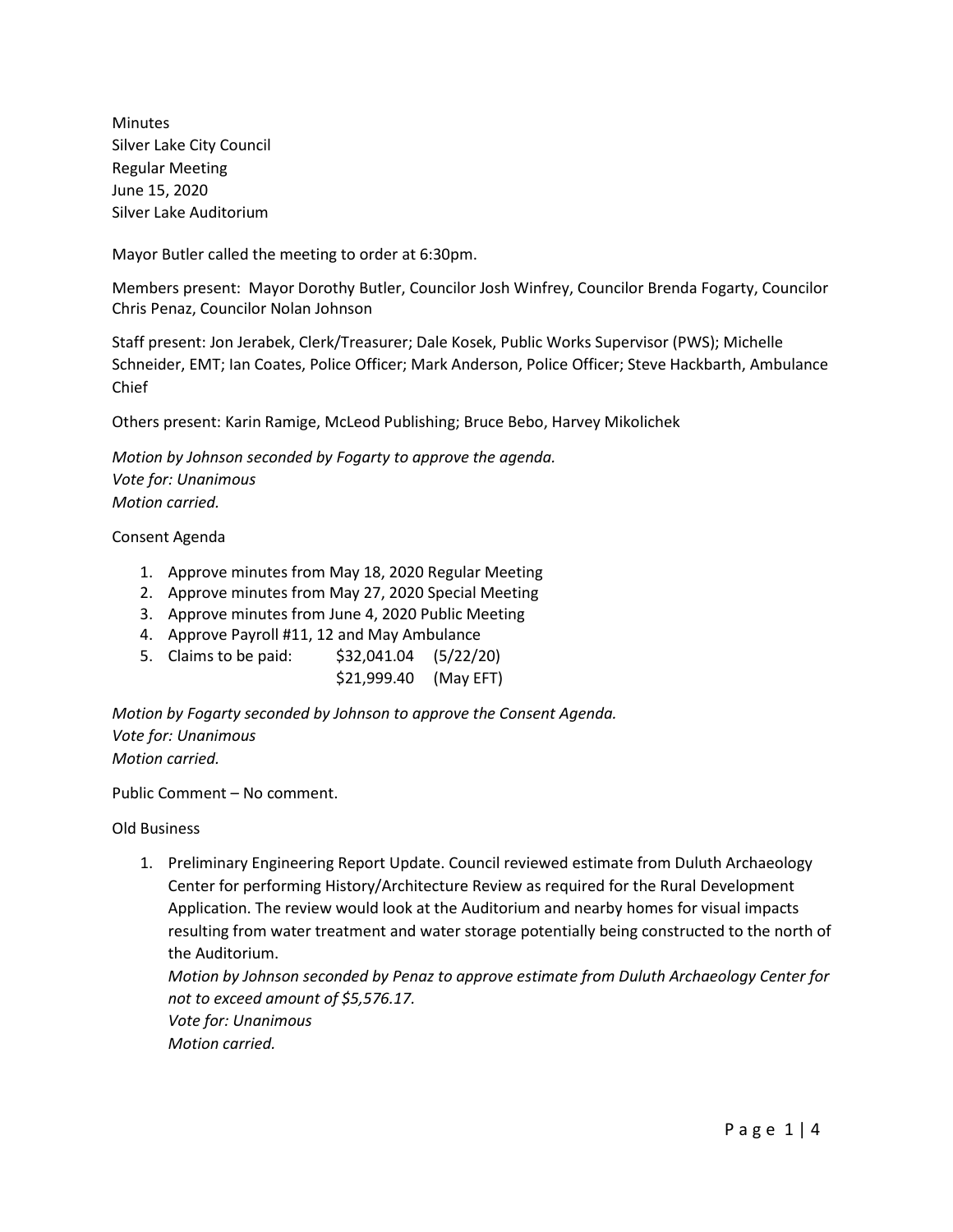- 2. Multi-Unit Housing Review. Application for Multi-Unit Housing Certificate received from 104 Grove Ave S. Inspection with Fire Chief Dale Kosek and a MNSPECT representative will be performed. Council to review at next meeting.
- 3. Compost Site Policy. Discussed permits for non-residents based on parcel size, limiting loads per permit, and the need for paid in-person supervision of the site. *Motion by Winfrey seconded by Penaz to move forward with selling permits to out of town residents and for Clerk Jerabek and PWS Kosek to work on payment system. Motion rescinded by Winfrey. Motion by Winfrey seconded by Penaz for Clerk Jerabek and PWS Kosek to create policy for selling non-resident permits with stipulation of load limits included in policy. Vote for: Winfrey, Penaz, Johnson, Butler Vote against: Fogarty Motion carried.*
- 4. Local State of Emergency Review. Discussed continuing state of emergency coinciding with extension of MN Peacetime Emergency due to liability concerns, financial items, and meeting regulations.
- 5. Police Department Services. City of Lester Prairie has developed a committee to work on merger plans. A committee consisting of Mayor Butler, Council Penaz, and Clerk Jerabek was formed to work with Lester Prairie. Discussions held on McLeod County Sheriff's Office contracting for police services and possible reduction in coverage. Clerk Jerabek to review if a question regarding the Police Department can be placed on the election ballot.
- 6. Utilities Right of Way. Council reviewed sample ordinance from League of MN Cities and discussed the need for an extensive policy as well as items being placed in the right of way by homeowners. Councilor Winfrey to work with Clerk Jerabek and SEH on policy.
- 7. Utility Payments. Discussed past due utility accounts, performing shut-offs, payment plans for residents and certification to taxes. Clerk Jerabek to send City Attorney-reviewed letter to residents on possibility of future water shut-offs.
- 8. Private Septic Service. Council discussed concerns with operations of wastewater treatment ponds. Capacity issues, cattails, and pond levels will be discussed with PeopleService and an SEH representative at the July 6 meeting. No changes were made to the temporary ban on private septic use of the ponds.

## New Business

- 1. Residential Swimming Pool: Permits and Ordinance. Council reviewed current State Building Code regarding swimming pools and current City Zoning Ordinance requiring a fence or barrier for pools deeper than 24 inches. Residents had expressed concerns over the regulations as more have installed pools with the Bruce Maresh Aquatic Center being closed for the summer. Clerk Jerabek to check with the City Attorney on enforcement of the ordinance.
- 2. Resolution 20-11: Resolution Appointing Election Judges. Council reviewed list of election judges to serve in 2020 Primary Election and 2020 General Election. *Motion by Fogarty seconded by Johnson to approve Resolution 20-11. Vote for: Unanimous Motion carried.*

## Department Business

1. Public Works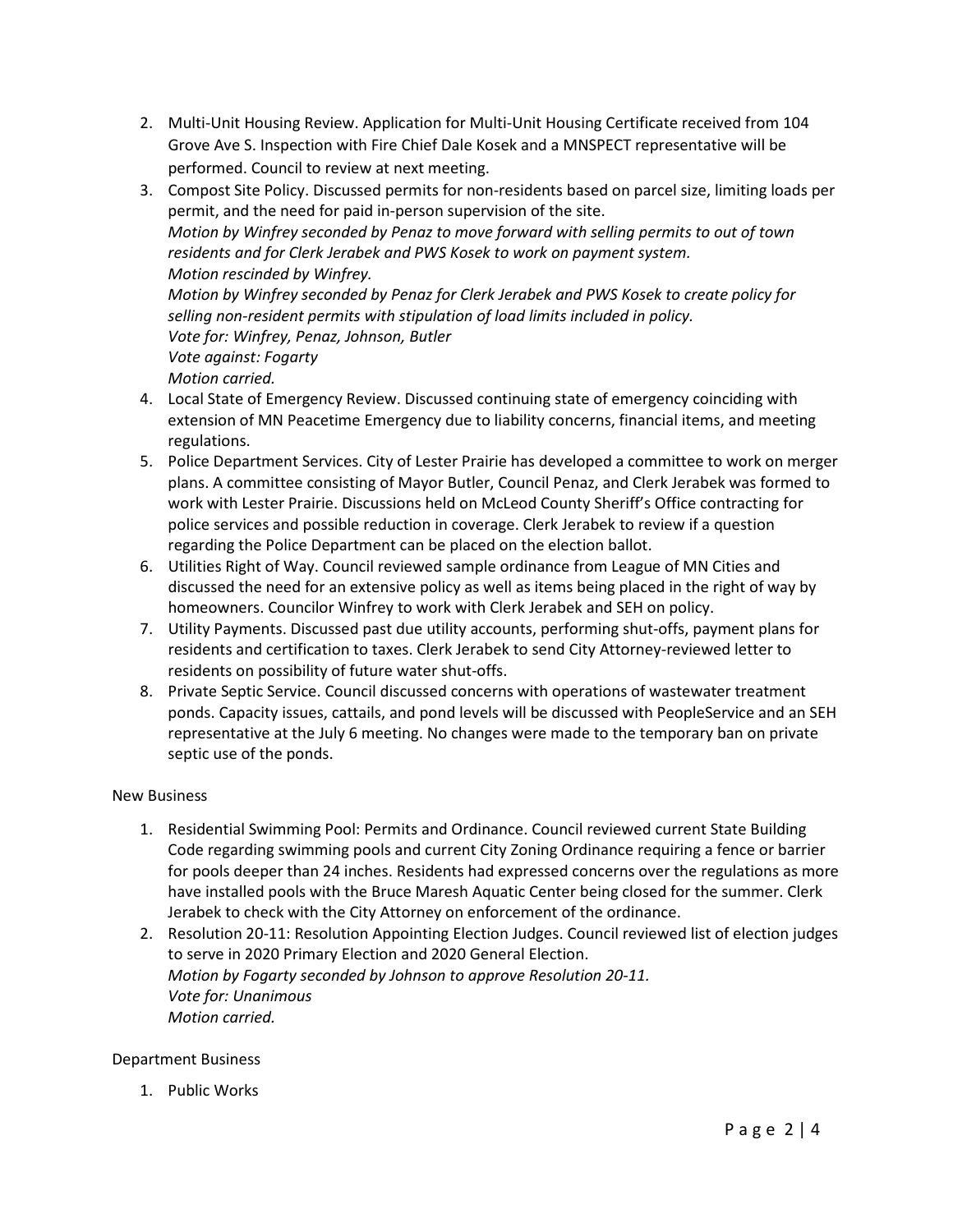- a. Annual review for PWS Kosek. Evaluation was left open to the public. *Motion by Winfrey seconded by Johnson to approve the annual review for Dale Kosek and to retain with wage increase to \$30.10 per longevity pay policy. Vote for: Unanimous Motion carried.*
- b. Reviewed televising and jetting of sanitary sewer estimates from Visu-Sewer and Hyrdo-Klean. Visu-Sewer estimate was \$245/hr. for cleaning rate and \$1.22/linear foot televising rate. Hydro-Klean estimate was \$335/hr. cleaning rate and \$0.65/linear foot televising with mobilization charges of \$1,180. *Motion by Winfrey seconded by Johnson to approve estimate from Hydro-Klean for an amount of \$10,530. Vote for: Unanimous Motion carried.*
- c. Reviewed estimates from Reinert Logging & Lumber for tree removal and spraying of stumps at wastewater treatment ponds. *Motion by Winfrey seconded by Penaz to approve estimates from Reinert Logging & Lumber for amount between \$3,000 and \$4,000. Vote for: Unanimous*

*Motion carried.*

d. Reviewed estimates from Litzau Excavating (\$8,775) and Juul Contracting (\$8,795.50) for storm sewer repair on Gehlen Drive. Questions were raised on capping potential tile lines connected to property near drain. More information to be obtained. *Motion by Winfrey seconded by Johnson to table the estimates for the storm sewer repair.*

*Vote for: Unanimous Motion carried.*

- e. Tree trimming proposals being obtained.
- f. PeopleService operational report for April reviewed.
- 2. Public Safety
	- a. Fire Department
		- i. Calls reviewed.
		- ii. Policies have been sent to City Attorney for review.
		- iii. FD on standby by order of State Fire Marshall for mutual aid of East St. Paul.
	- b. Ambulance
		- i. Reviewed run report for April.
		- ii. Reviewed current personnel status and individuals in training.
		- iii. Chief Hackbarth to work on budgeting with Clerk Jerabek.
		- iv. "Shop with Scrip" to be utilized for fundraising. Degree of Honor donated \$300.
	- c. Police Department
		- i. No concerns on staffing.
		- ii. Officer Coates to review items with Lester Prairie Chief Carlson for merger.
- 3. Municipal Liquor Store
	- a. Sales for May were \$47,751.26 with a loss of \$3,310.59. Year-to-date sales were \$210,916.45 with a profit of \$6,779.82.